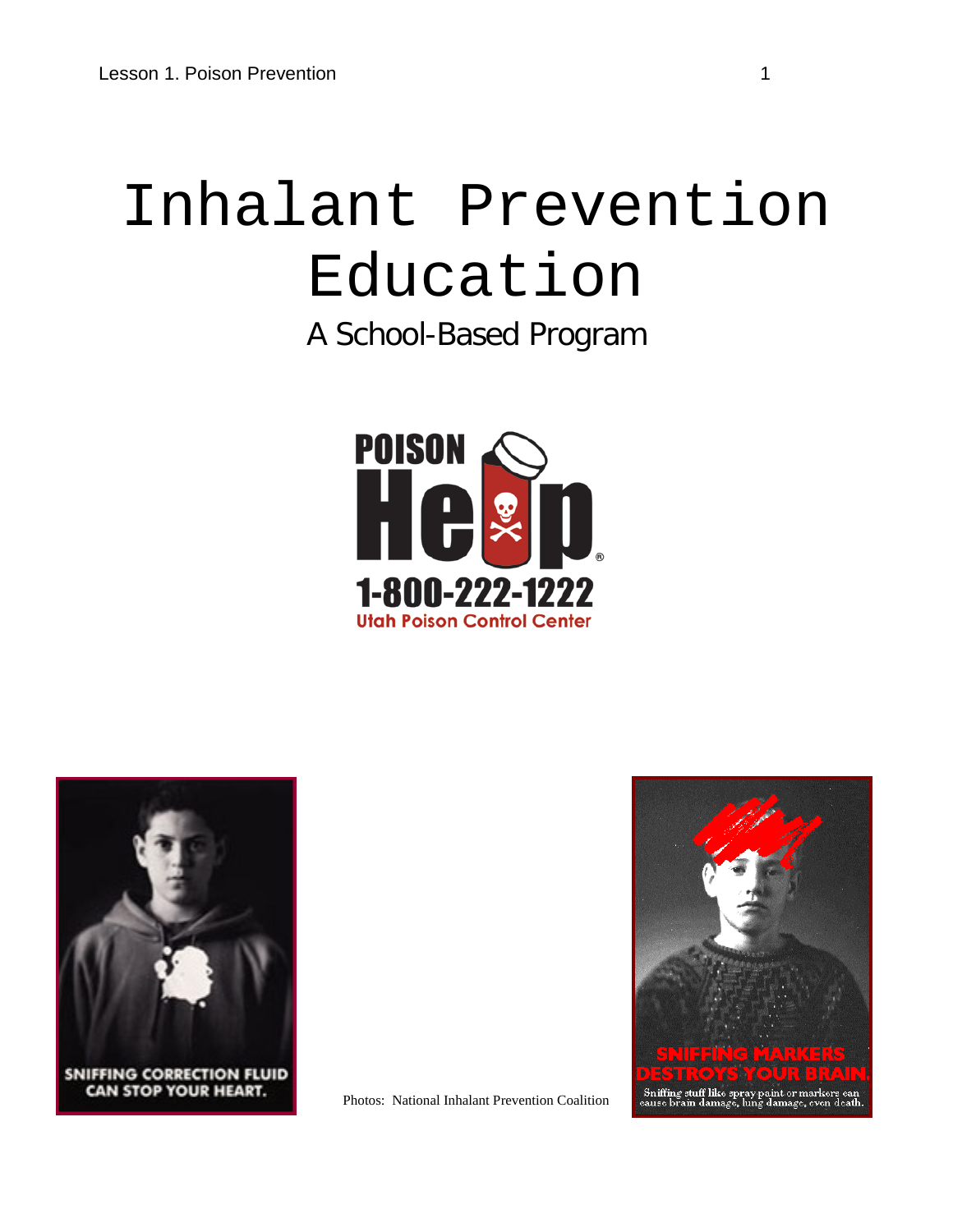#### **Introduction to Inhalant Prevention Education**

In 2015, approximately 684,000 teens between the ages of 12 and 17, used inhalants over the past year. 12 or 13 year olds were more likely to use inhalants than any other age group. Abuse can start in elementary school years and typically peaks in middle school grades. Inhalant abuse is dangerous and education should start before the age of 12.

Inhalants are not actually drugs. They are breathable chemical vapors or gases, (toxins) that produce psychoactive effects when misused. Most inhalants are readily available, inexpensive or free, and usually legal to purchase and possess. Many youth do not perceive them as harmful and don't understand the consequences. To learn more about inhalants prior to teaching this lesson, consider exploring the following resources to become more familiar with the topic.

- Centers for Disease Control and Prevention: [www.cdc.gov](http://www.cdc.gov/)
- National Inhalant Prevention Coalition: [www.inhalants.org](http://www.inhalants.org/)
- Substance Abuse and Mental Health Services Administration,<https://www.drugabuse.gov/>

For concerns or questions about inhalants contact your poison center at 1-800-222-1222.

This set of lessons is designed to introduce inhalant prevention education as part of a health or science curriculum that touches on the negative effects of pollution. There is some thinking that including inhalants in a drug prevention course may increase experimentation. For this reason, these lessons address inhalant prevention from a science perspective. There are three lessons:

- 1. Poison Prevention (Grade 4)
- 2. Body Pollution (Grade 5)
- 3. Danger! Toxic Chemicals (Grade 6 and above)

Lesson 3 is the only time inhalants are actually discussed and should not be presented in the  $4<sup>th</sup>$  or  $5<sup>th</sup>$  grade.

A combination of the above the lesson plans (4. Toxic Chemicals and Poison Prevention) is also included to be used as a solo presentation in grades 6 and above.



Photo credit: www.drugabuse.gov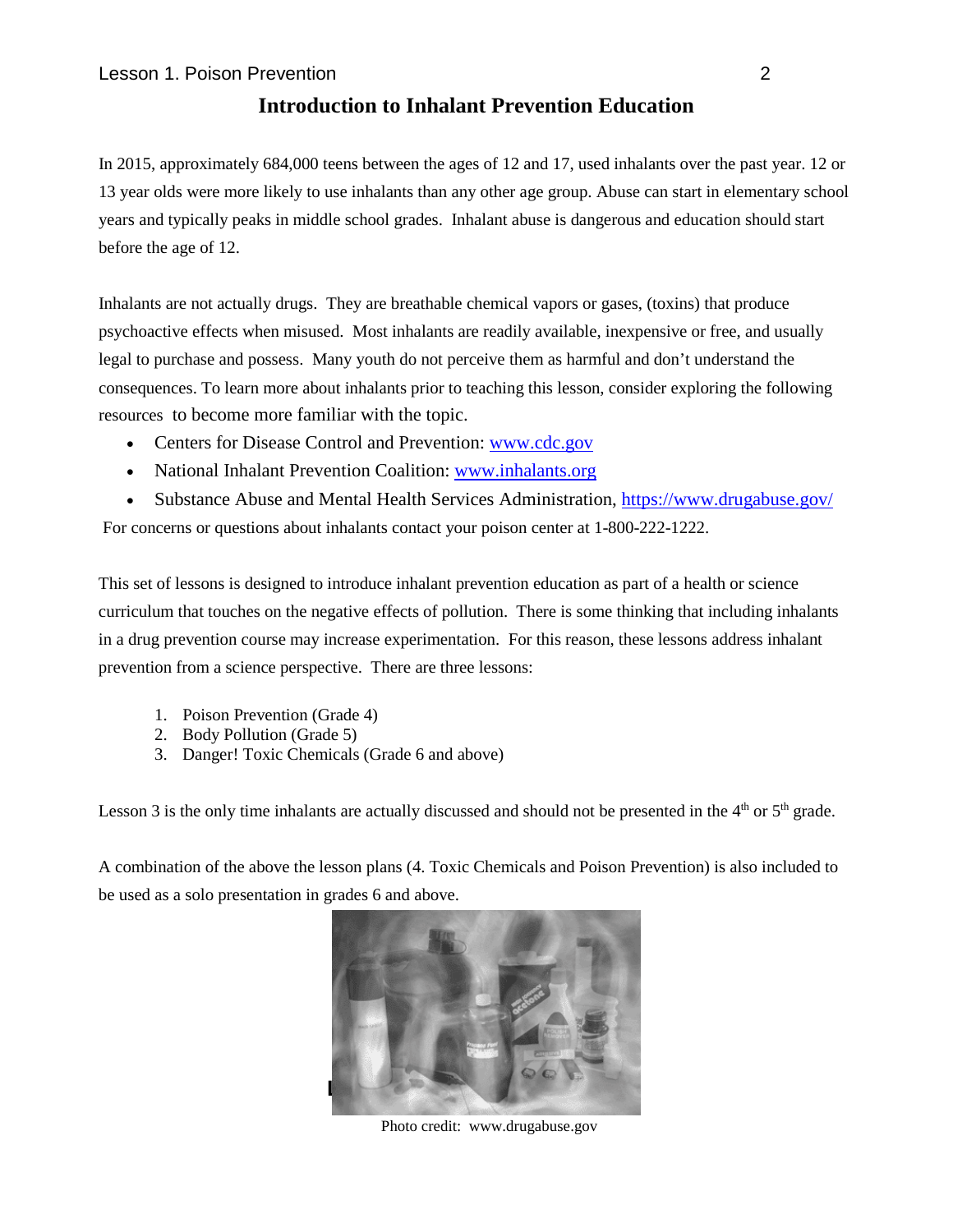#### **Lesson 1. Poison Prevention 3. All and 3. All and 3. All and 3. All and 3. All and 3. All and 3. All and 3. All and 3. All and 3. All and 3. All and 3. All and 3. All and 3. All and 3. All and 3. All and 3. All and 3. All**

#### **Grade level** 4

**Duration** 45 minutes

#### **Description**

This lesson will teach students what poisons are, how to prevent poisonings and how to respond to a poison emergency. Since adults may need to respond to a poison emergency, we have included a parent/student homework activity (Appendix D).

#### **Subjects covered**

- Science (anatomy and physiology)
- **Safety**
- Injury prevention
- Substance abuse prevention

#### **Utah State Board of Education, Utah Core State Standards for Health Education**

*Strand 3. Safety and Disease Prevention (SDP): Students will apply information and develop personal plans to take responsibility for personal safety and disease prevention. Standard 4.SDP.3: Identify and practice ways to prevent common childhood injuries.* 

#### **Goal**

Students will be able to prevent poisonings and respond to a poison emergency.

#### **Objectives**

#### **By the end of this lesson, students will be able to**

- 1. **define "poison**."
- 2. **name at least 2 things that are poisonous.**
- 3. **list 4 ways that poisons enter the body (nose, mouth, skin and eyes)**.
- 4. **identify at least 3 ways to prevent poisonings**.
- 5. **recall first aid for the 4 modes of poisoning (nose, mouth, skin and eyes)**.

#### **Materials/Preparation**

- Whiteboard and markers
- Pencils for each student
- Bell or an alternative noise maker like tapping a pencil on the desk
- Whiteboard Graphics Appendix A
- **Make copies** of the
	- o In class activity Calling the Poison Center Role Play Appendix B
	- o Break the Code and Crossword Puzzle Activity Appendix C
	- o Take home assignment Adult Interview Appendix D
- **Call the Poison Center** at 1-800-222-1222 or visit [www.utahpoisoncontrol.org](http://www.utahpoisoncontrol.org/) to order materials such as
	- o Stickers and magnets with the poison control phone number 1-800-222-1222
	- o Emergency Action for Poisoning Card
	- o Your Poison Center brochure
- Pictionary Clues Appendix E

#### **Procedure**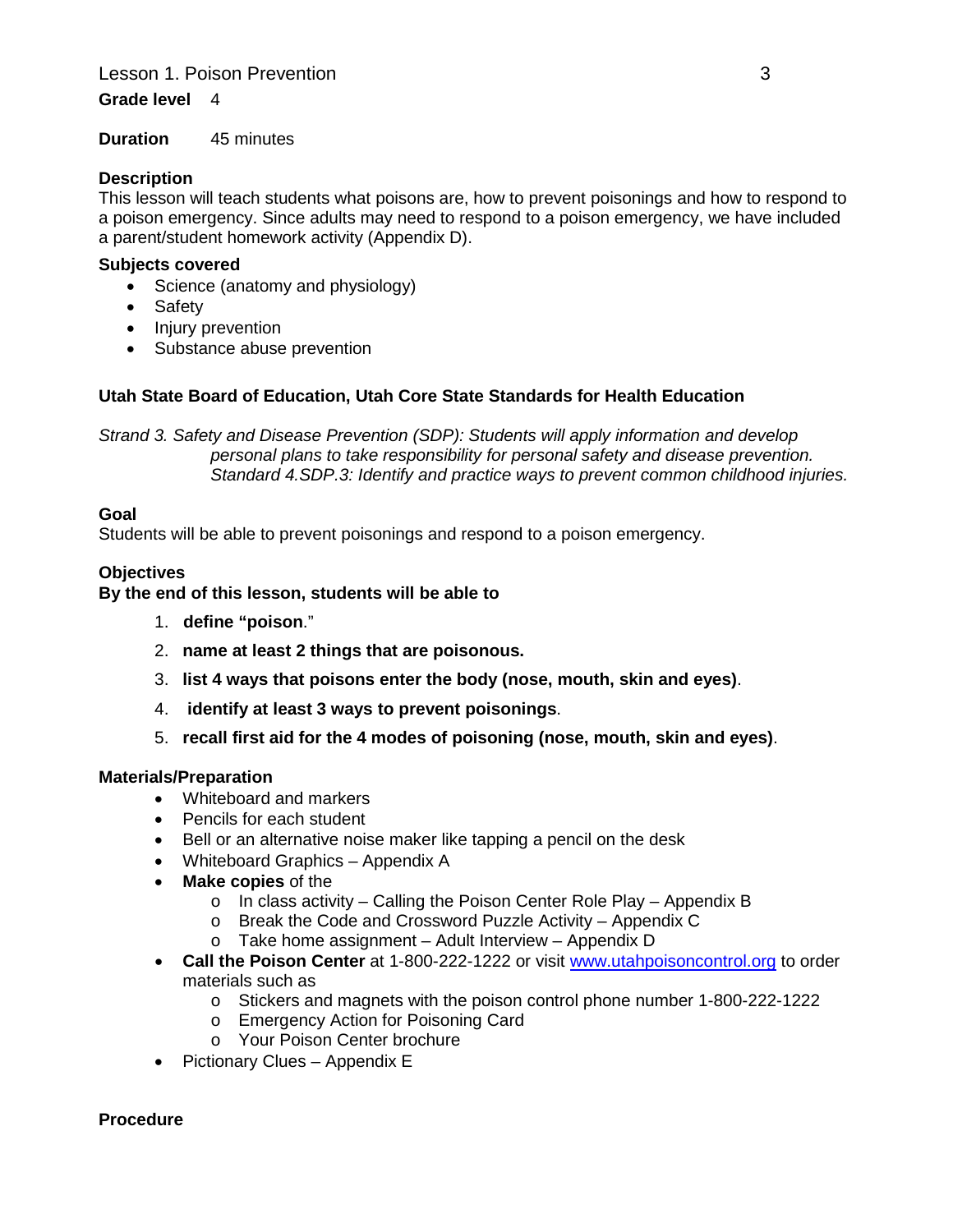#### Lesson 1. Poison Prevention 4

**(Bold text is spoken) Today we are going to be talking about poisonings. I am going to ring this bell now. I want you to pay attention and think about what happens each time the bell is rung.**

Ring a bell every 13 seconds. After one minute, - **What do you think happened each time the bell rang?** Limit the answers to the first five hands. After the brainstorm session - **Nationwide someone calls a poison center every 13 seconds. In one minute almost 5 different people were exposed to a poison.**

#### *Objective 1*

Have the students break up into small groups for this lesson.

**What could happen to someone that gets poisoned?** Give the groups 1-2 minutes to brain storm and have them report back. Write the key words from the students' responses on the board. See examples:

- Make you sick
- You could die
- It can hurt you
- Can't breathe
- Stomach ache

Summarize what they have said into a new statement if possible. Definitions:

- "A substance that causes illness or harm if someone eats, drinks, touches or breathes it in" or
- "A substance that through its chemical action usually kills, injures, or impairs an organism" or
- "something destructive or harmful"

Explain that there are three ways items can be poisonous:

- Too much or in large amounts
- Used in the wrong way
- Mix with other substances

In groups have the students **brainstorm some of the things that can happen to someone who is poisoned or what might be difficult for a person to do if they are poisoned**. Examples:

- Trouble breathing
- Burned skin, look different
- Death
- Blind
- Rash or sores
- Brain damage
- Itchy
- Stomach ache
- Pass out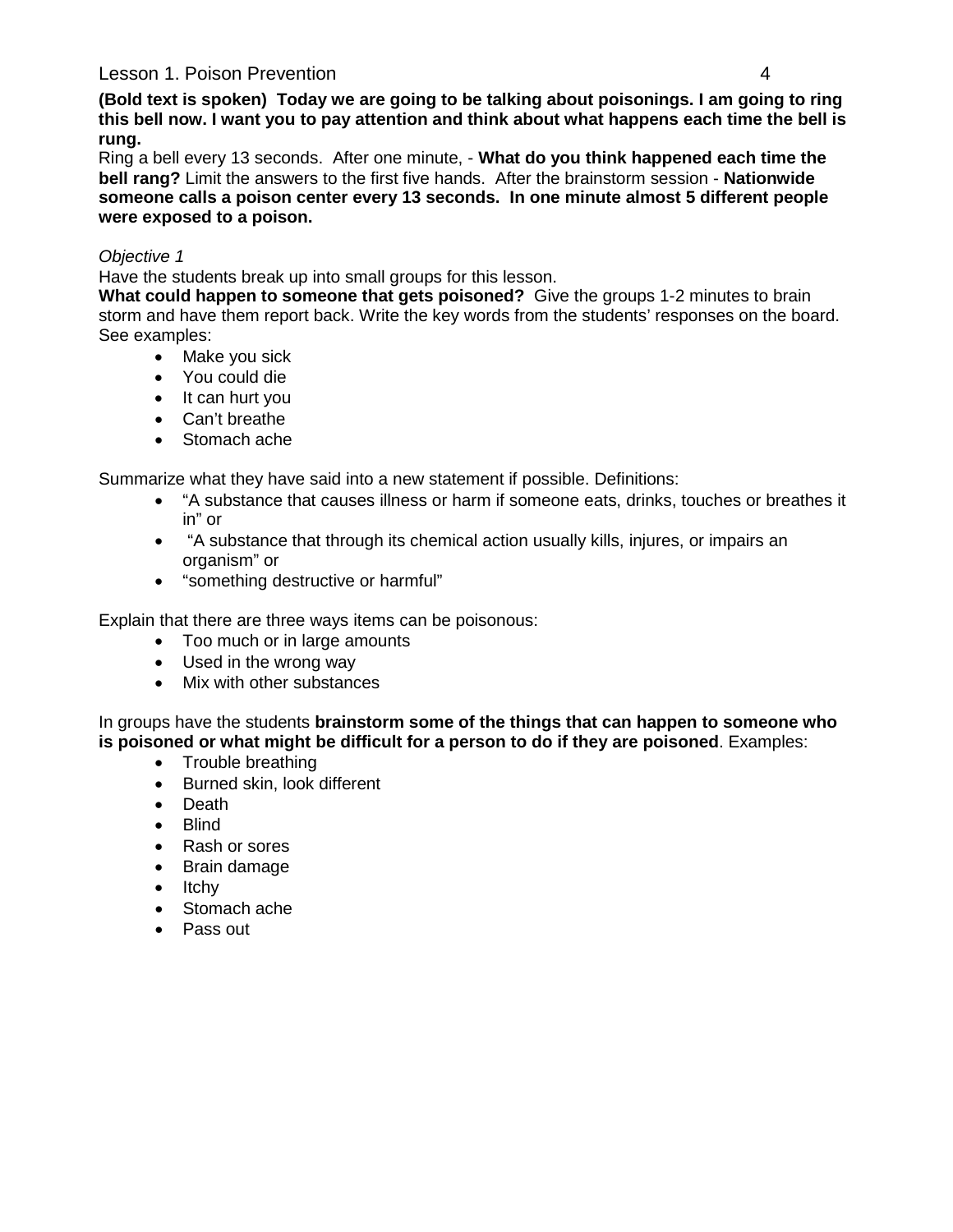#### **Lesson 1. Poison Prevention 6 and 7 and 7 and 7 and 7 and 7 and 7 and 7 and 7 and 7 and 7 and 7 and 7 and 7 and 7 and 7 and 7 and 7 and 7 and 7 and 7 and 7 and 7 and 7 and 7 and 7 and 7 and 7 and 7 and 7 and 7 and 7 and 7**

**Example whiteboard** - hand write the category titles (example, Definition (brainstorm)):

| (Display Skull and Bones Graphic found in Appendix) |              |                                             |               |  |  |
|-----------------------------------------------------|--------------|---------------------------------------------|---------------|--|--|
| Definition (brainstorm):                            |              | Definition (textbook):                      |               |  |  |
| Make you sick                                       |              | A substance that causes illness             |               |  |  |
| Make you die                                        |              | or harm if someone eats, drinks,            |               |  |  |
| Swallow something                                   |              | touches or breathes it in.                  |               |  |  |
| Dangerous                                           |              |                                             |               |  |  |
| Smell funny                                         |              |                                             |               |  |  |
| Too much                                            |              |                                             |               |  |  |
| 3 ways something can be poisonous:                  |              |                                             |               |  |  |
|                                                     | Use too much |                                             |               |  |  |
| Use in the wrong way or not needed                  |              |                                             |               |  |  |
| Mix substances                                      |              |                                             |               |  |  |
| What can happen if poisoned (brainstorm)?           |              |                                             |               |  |  |
| - Difficulty breathing - Can't play soccer          |              |                                             | - Die         |  |  |
| - Blind                                             |              | - Burned skin, look different - Hurt organs |               |  |  |
| - Difficulty walking - Rash or sores                |              |                                             | - Can't smell |  |  |

#### *Objective 2*

Have the groups brainstorm and report back:

#### **What are some things that are poisonous?**

You may need to suggest some things, such as, medicine (too much is bad), spray paint (poisonous if misused) medicine (if taking someone else's), adding bleach to toilet cleaner (mixing creates poisonous gas), etc.

#### *Objective 3*

#### **What are some ways poisons can enter your body?**

Have them place the mentioned body part on the white board (Appendix A) Write on the board the following items below each body part –

- i. Why
- ii. Prevent
- iii. First aid

#### **Place gasoline graphic from the appendix in the upper left.**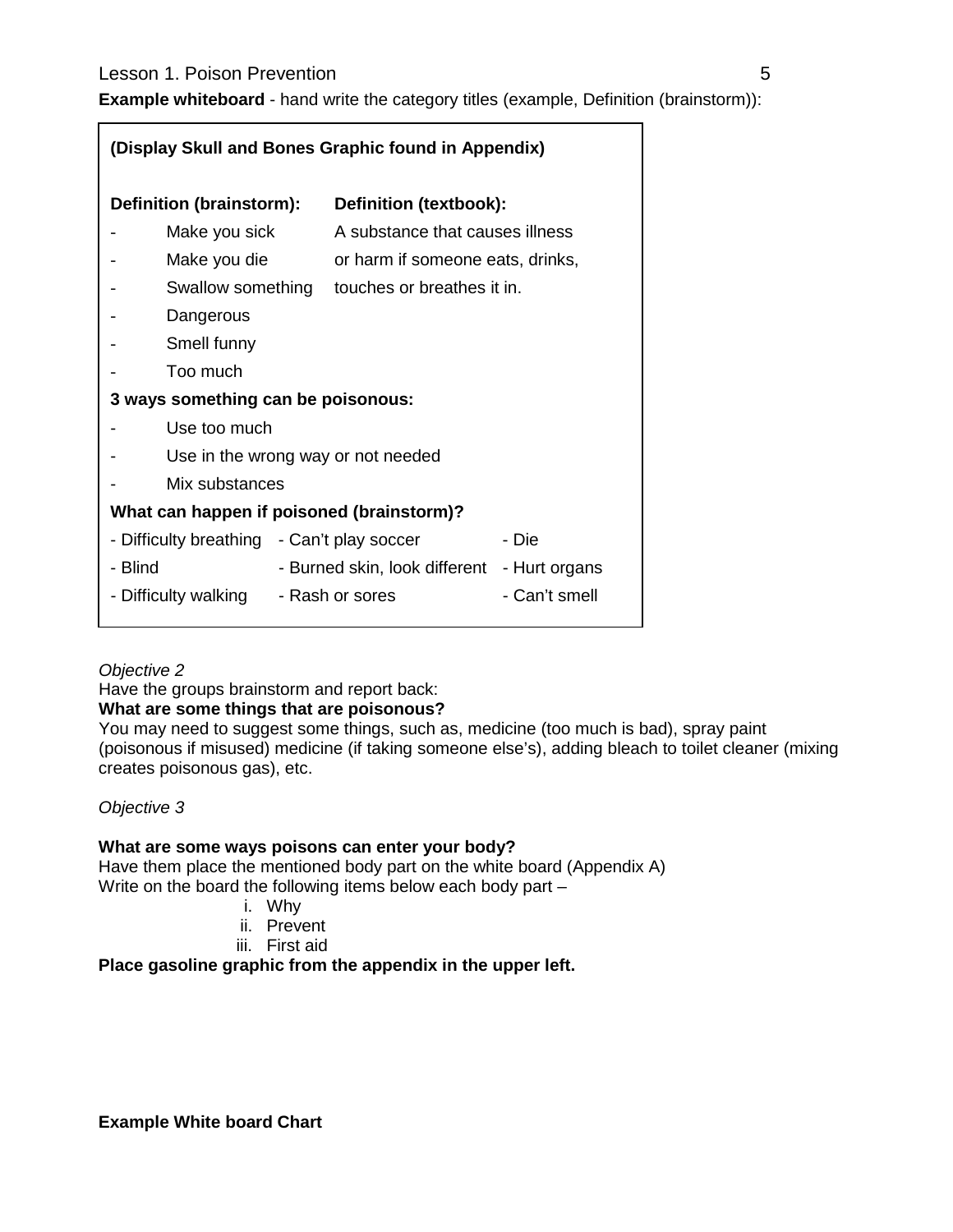| <b>GASOLINE (Graphic)</b><br><b>Mouth - Swallow (Graphic)</b><br>Why $-$ | Nose - Breathe in (Graphic)<br>Why -            |
|--------------------------------------------------------------------------|-------------------------------------------------|
| $Prevent -$                                                              | <b>Prevent -</b>                                |
| First aid -                                                              | First aid -                                     |
| Eyes - Splash (Graphic)<br>Why $-$                                       | Skin - Get in or on your skin Graphic)<br>Why - |
| Prevent-                                                                 | <b>Prevent -</b>                                |
| First aid -                                                              | First aid -                                     |
|                                                                          |                                                 |

Assign the small groups different body parts and give them 5 minutes to answer the following questions in their group. Call on the groups to report back.

**Do you think it would be poisonous to swallow gasoline? Why is gasoline poisonous?** You may get a response like – "Because that is not the way gasoline is intended to be used." Fill in responses on the whiteboard.

- Not meant to be swallowed: misused or too much.
- Follow up with:
	- **Do you think it would be poisonous to breathe in gasoline? Why?**
	- **Have it splashed in your eyes? Why?**
	- **Get it in or on your skin? Why?**

#### *Objective 4*

Have the small groups brain storm and report back.

**What do you think you can do to prevent a poisoning from gasoline from happening?** Fill in responses on the whiteboard.

Explain to the students what the Poison Center is:

- 1. Free, confidential, 24 hours a day place you can call related to emergencies and questions.
- 2. Share the steps a student would take to call the poison center. When they call they will need to share the following information:
	- What was the poison?
	- How much was taken?
	- Does the victim appear sick in anyway?
	- How does the victim look?
	- Listen carefully and ask questions if you are unclear about anything you were told to do.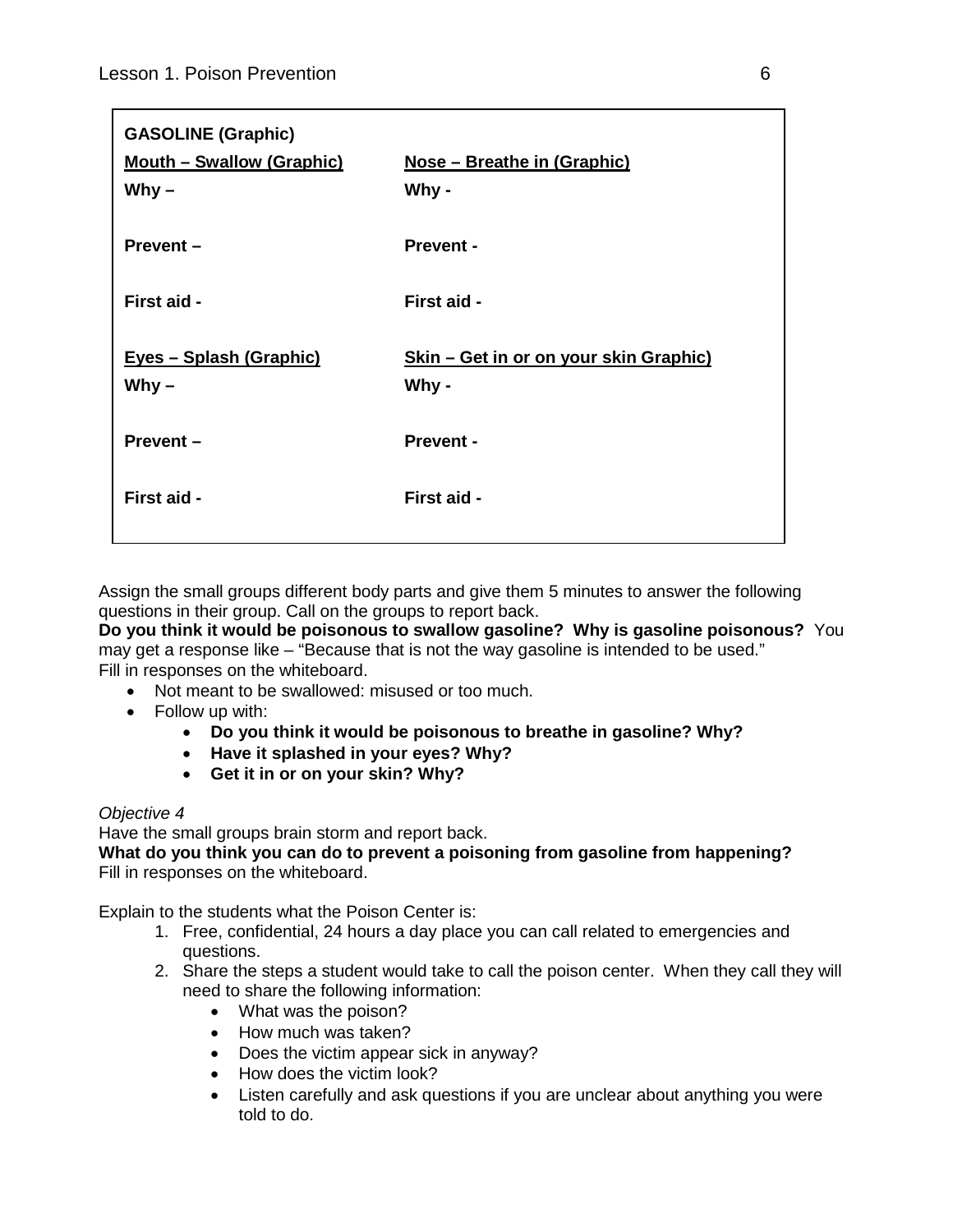#### **Lesson 1. Poison Prevention 7 and 7 and 7 and 7 and 7 and 7 and 7 and 7 and 7 and 7 and 7 and 7 and 7 and 7 and 7 and 7 and 7 and 7 and 7 and 7 and 7 and 7 and 7 and 7 and 7 and 7 and 7 and 7 and 7 and 7 and 7 and 7 and 7**

*Objective 5* Have the small groups brainstorm and report back: **"What should you do if someone swallows gasoline? What if they breathe it in? If it gets in their eyes? If it gets on their skin?" (Objective 5)**

#### **What number should you call if the person is not breathing or has passed out?**

• The answer is 911

#### **Completed chart**

| <b>GASOLINE</b> (Graphic)        |                                                 |  |
|----------------------------------|-------------------------------------------------|--|
| Mouth - Swallow (Graphic)        | <u> Nose – Breathe in (Graphic)</u>             |  |
| Why - Misuse, too much           | Why - Misuse, too much                          |  |
|                                  |                                                 |  |
| Prevent – Read the label         | Prevent – Read the label                        |  |
| Keep in a locked cabinet         | Use outside                                     |  |
| Store up high                    | If inside – open windows, turn on fan           |  |
| Store only in approved container | Use a mask                                      |  |
|                                  |                                                 |  |
| First aid $-$                    | First aid -                                     |  |
| Do not throw up/vomit            | Get to fresh air                                |  |
| Call the poison center           | Call the poison center                          |  |
|                                  |                                                 |  |
| <u> Eyes – Splash (Graphic)</u>  | <u> Skin – Get in or on your skin (Graphic)</u> |  |
| Why - Misuse, too much           | Why - Misuse, too much                          |  |
|                                  |                                                 |  |
| Prevent - Read the label         | Prevent – Read the label                        |  |
| Wear goggles                     | Wear gloves                                     |  |
|                                  |                                                 |  |
| First aid -                      | First aid $-$                                   |  |
| Rinse eyes with water            | Wash skin with water                            |  |
| Call the poison center           | Call the poison center                          |  |
|                                  |                                                 |  |

#### **Assessment – Select any of the following activities**

- Observe student participation during class discussions and role plays (Appendix B). Students will role play (break students into pairs):
	- o Consider selecting one to share their role play in front of the class.
- Have them complete one of the activity sheets (Appendix C).
- What three things did you learn about poisons today? This can be done out loud or in writing.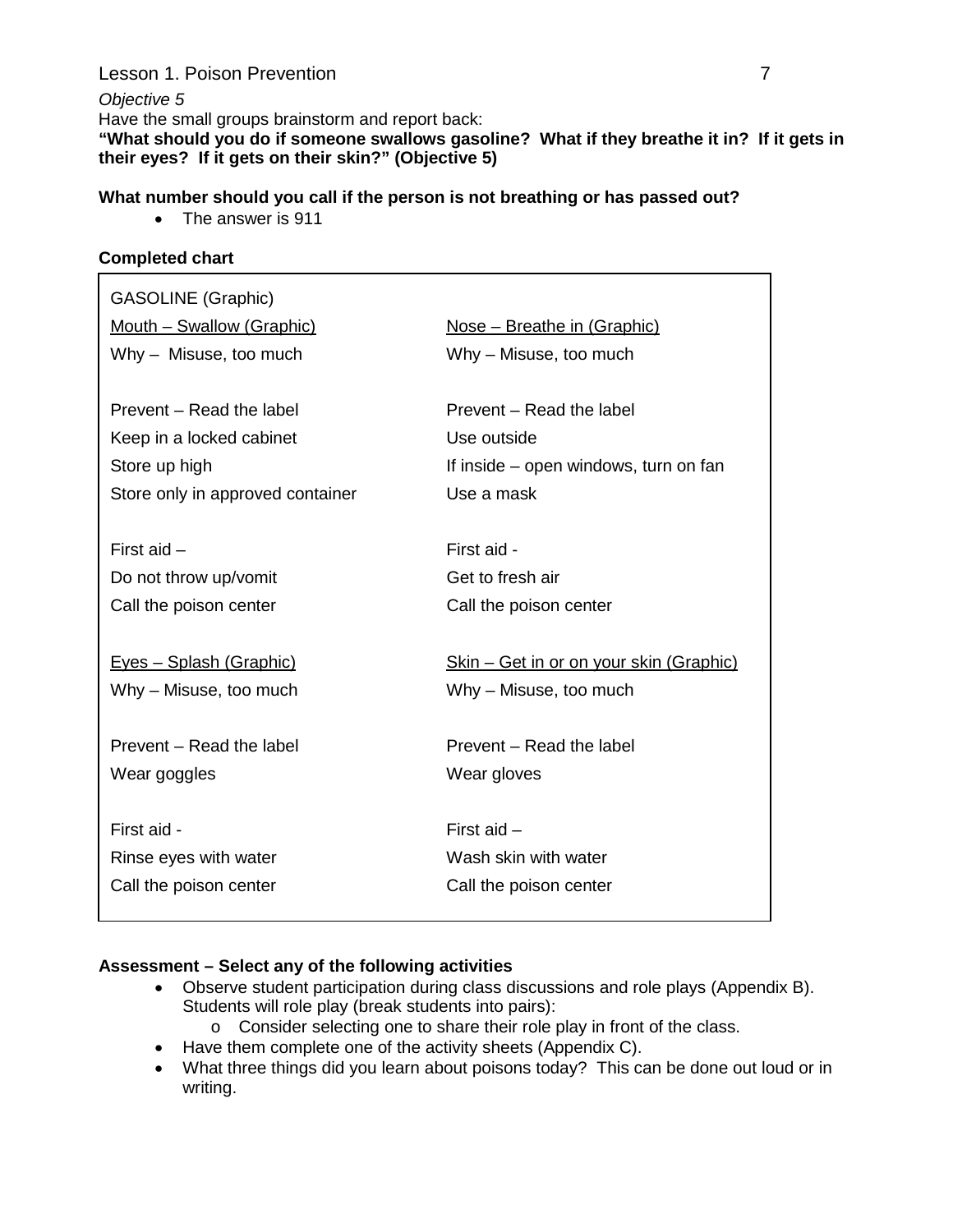#### Lesson 1. Poison Prevention 8

#### **Homework**

Have the students take home the stickers, magnet, brochure and home safety checklist. They should check with their parents and put the magnet on their refrigerator.

Ask students to share the poison center brochure with an adult in the home. They will need to think of three questions about first aid and write them down on the worksheet (Appendix D). They will share the brochure with the adult and ask them a question. The student will write down the parent's answer. The student will teach them one additional thing they learned in class today. They will need to write this down also.

Example: Question - What is the poison center number? Adult's Answer – 1-800-222-1222 What I taught – The number is nationwide.

#### **Take the lesson one step further**

- Have the students design ads (print, radio or TV script) for household products that could potentially be poisonous, that include the important safety information.
- Have the students challenge each other with "What would you do?" In this activity, each student makes up a poisoning scenario. Then the students are randomly paired. Each student gets to ask the other student say what first aid they would do. Keep regrouping kids until they are able to practice a couple of times. Have an opportunity for student pairs to present their scenarios and first aid response to the class.
- Play Pictionary Cut up the clues (Appendix E), break the students into groups and have team members draw clues on the board for their teammates to guess.

#### **Resources**

- Utah Poison Center 1-800-222-1222, [www.utahpoisoncontrol.org](http://www.utahpoisoncontrol.org/)
- U.S. National Library of Medicine Tox Town Website: [www.toxtown.nlm.nih.gov](http://www.toxtown.nlm.nih.gov/)
- SAMHSA [https://www.samhsa.gov/data/sites/default/files/report\\_3095/ShortReport-](https://www.samhsa.gov/data/sites/default/files/report_3095/ShortReport-3095.html)[3095.html](https://www.samhsa.gov/data/sites/default/files/report_3095/ShortReport-3095.html), Lipari, R.N. Understanding adolescent inhalant use. The CBHSQ Report: June 13, 2017. Center for Behavioral Health Statistics and Quality, Substance Abuse and Mental Health Services Administration, Rockville, MD.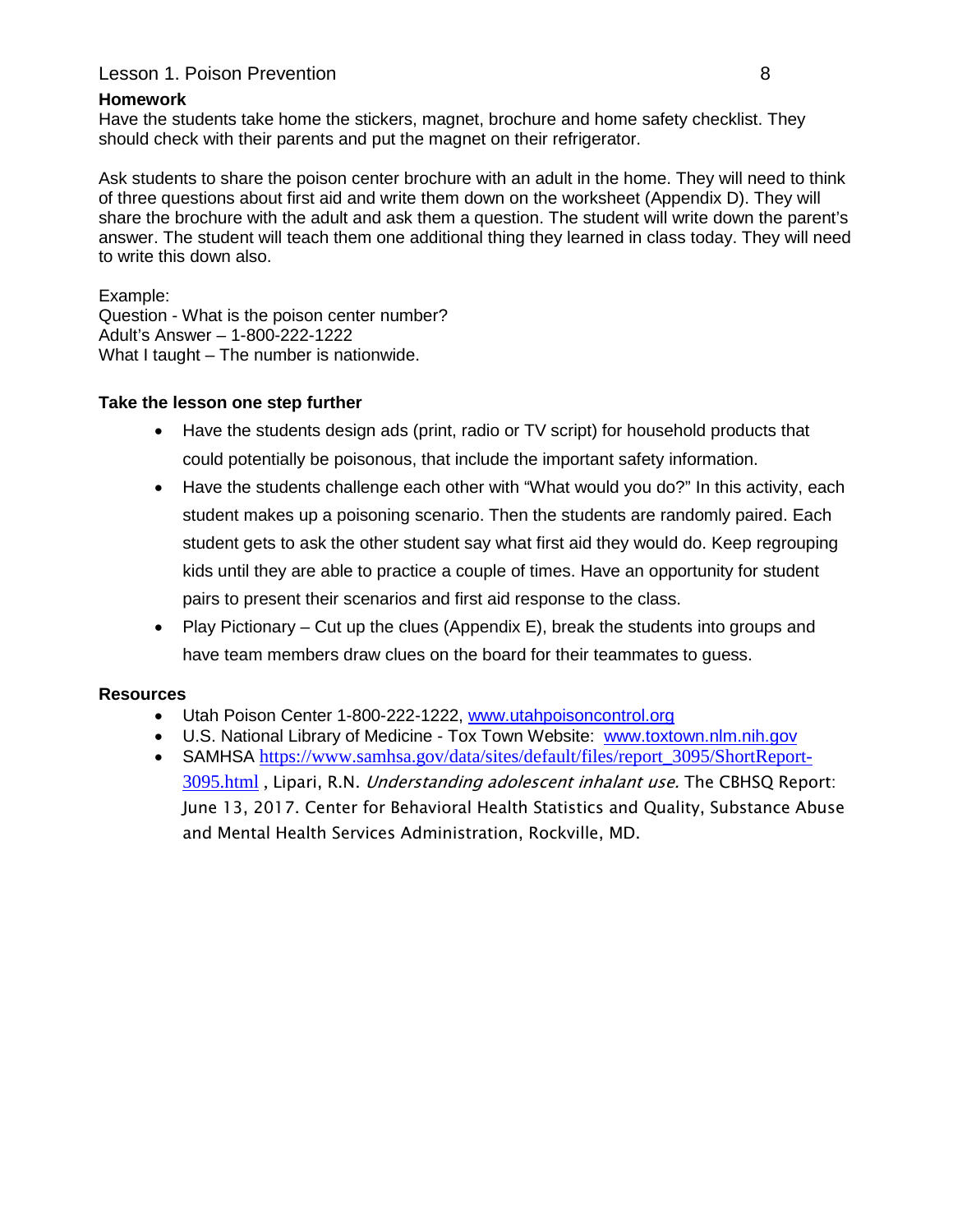Appendix A

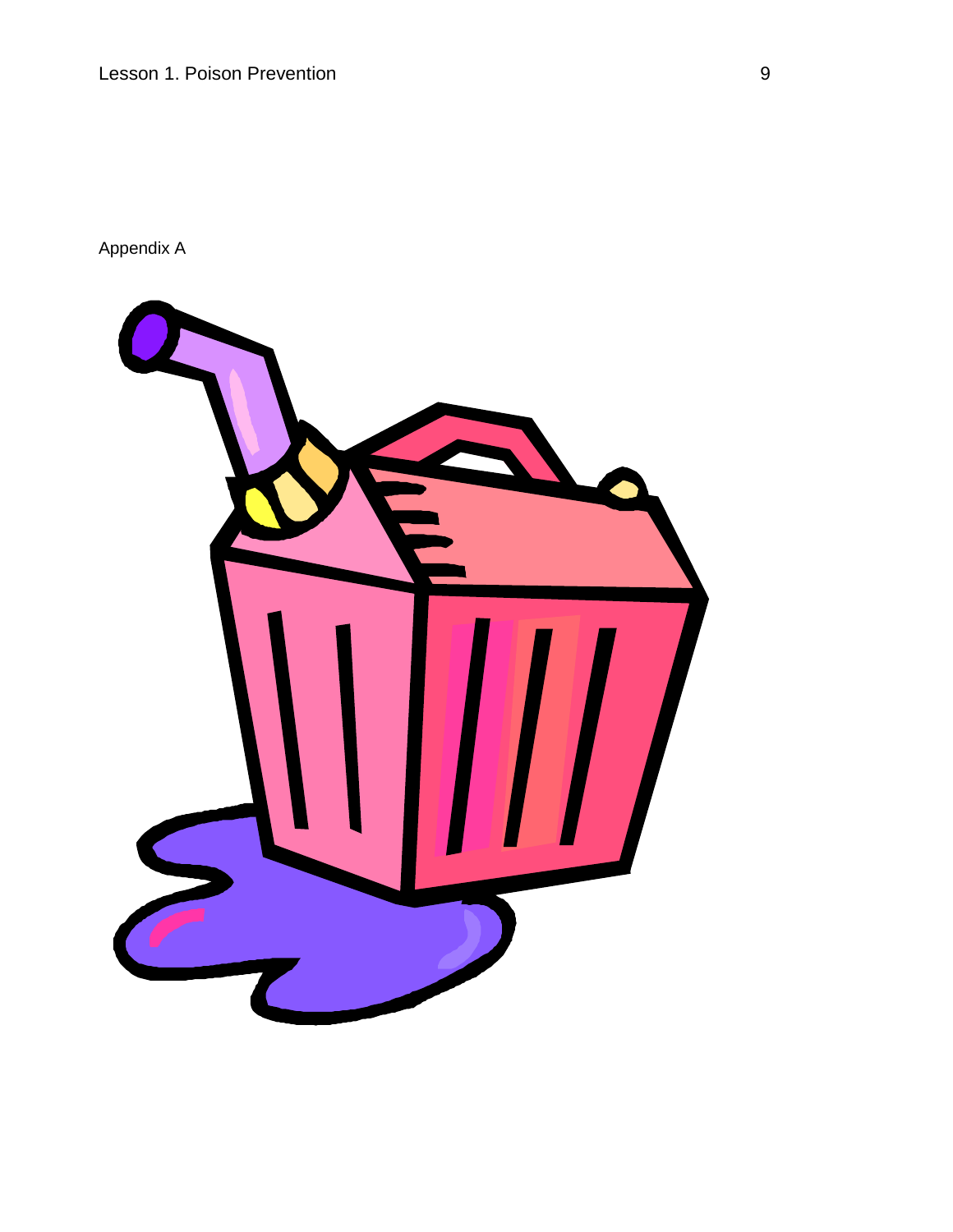Credit: Microsoft© Clip Art



Credit: Microsoft© Clip Art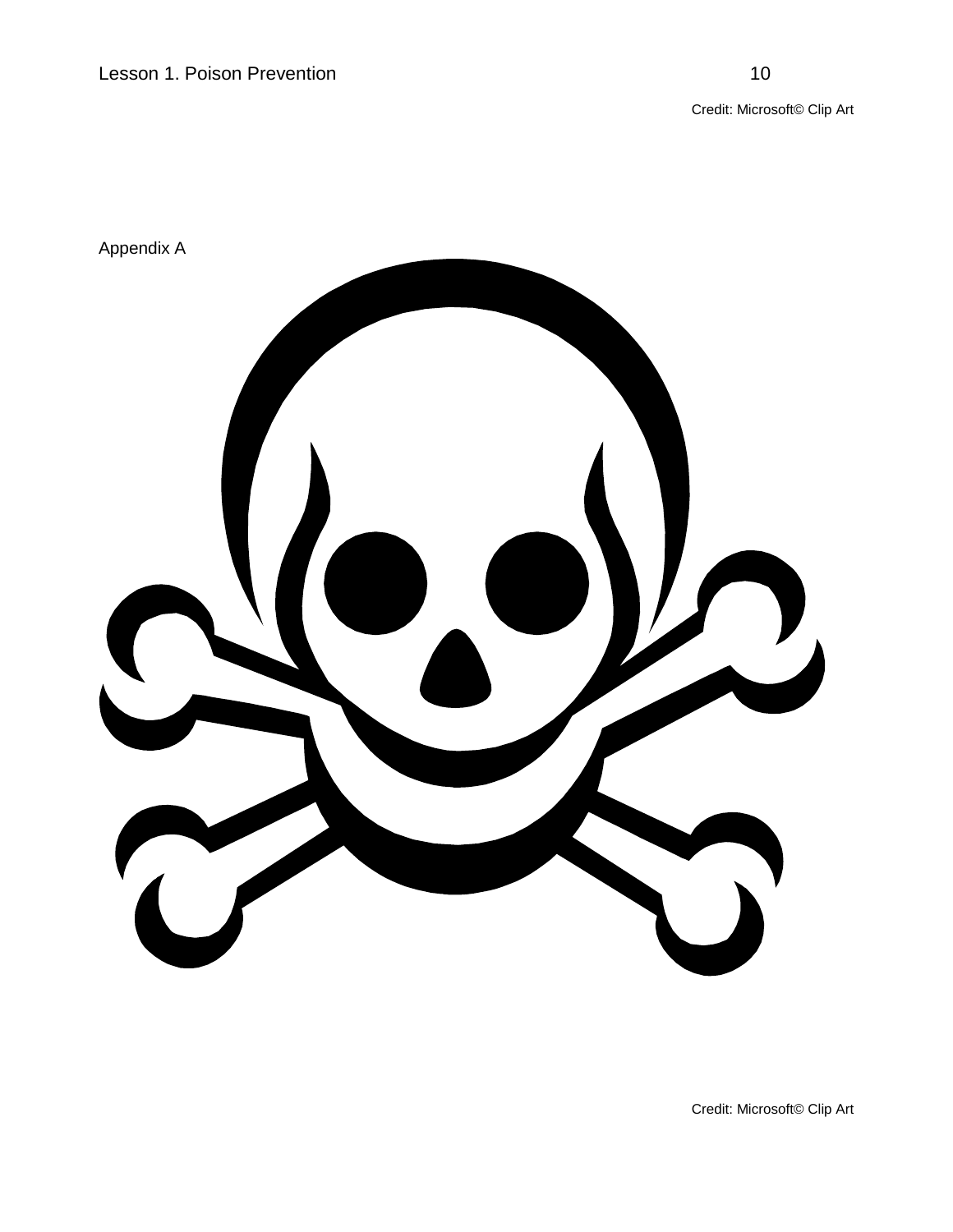Appendix A



# **MOUTH**

Credit: Microsoft © Clip Art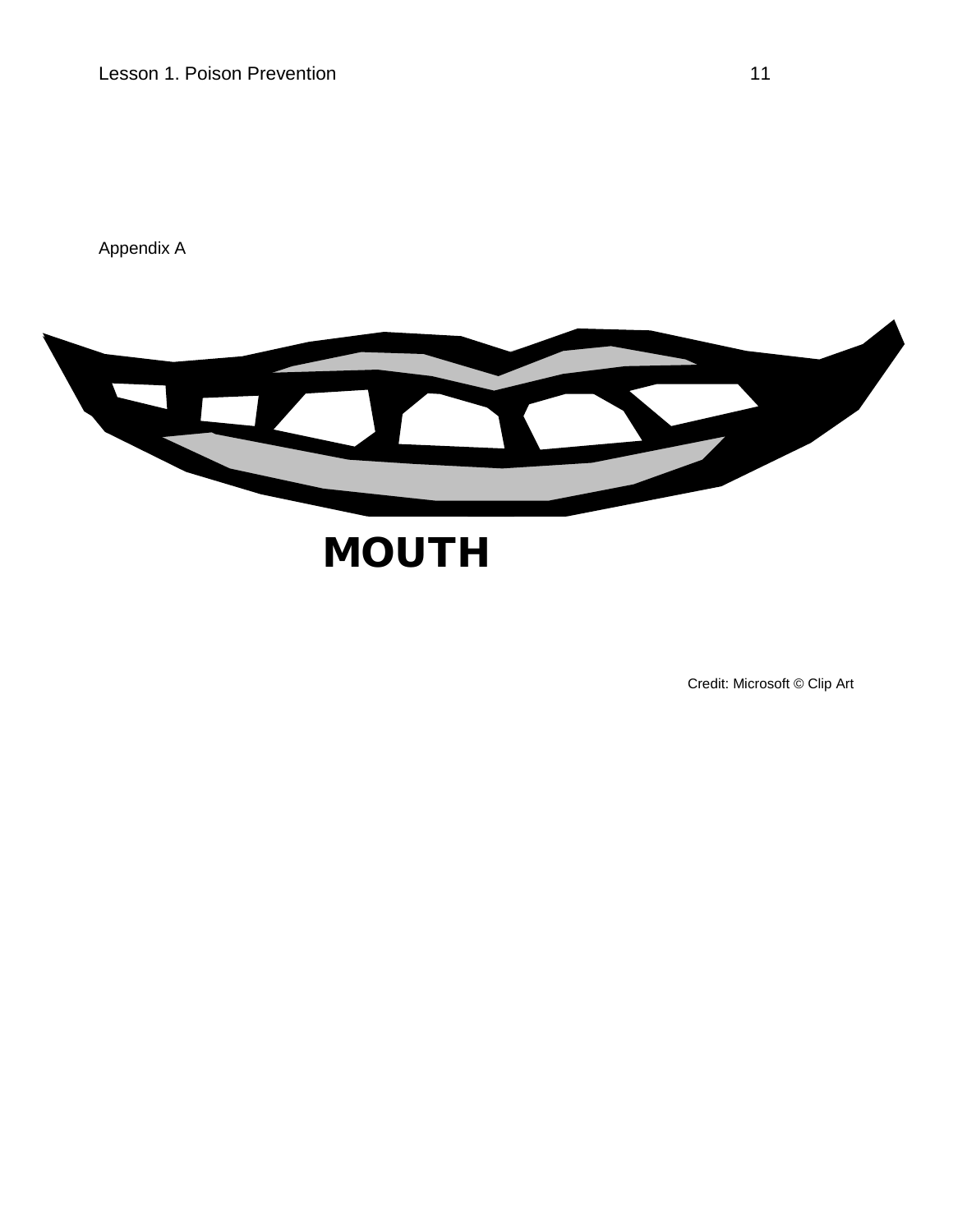Appendix A



**NOSE** 

Credit: Microsoft © Clip Art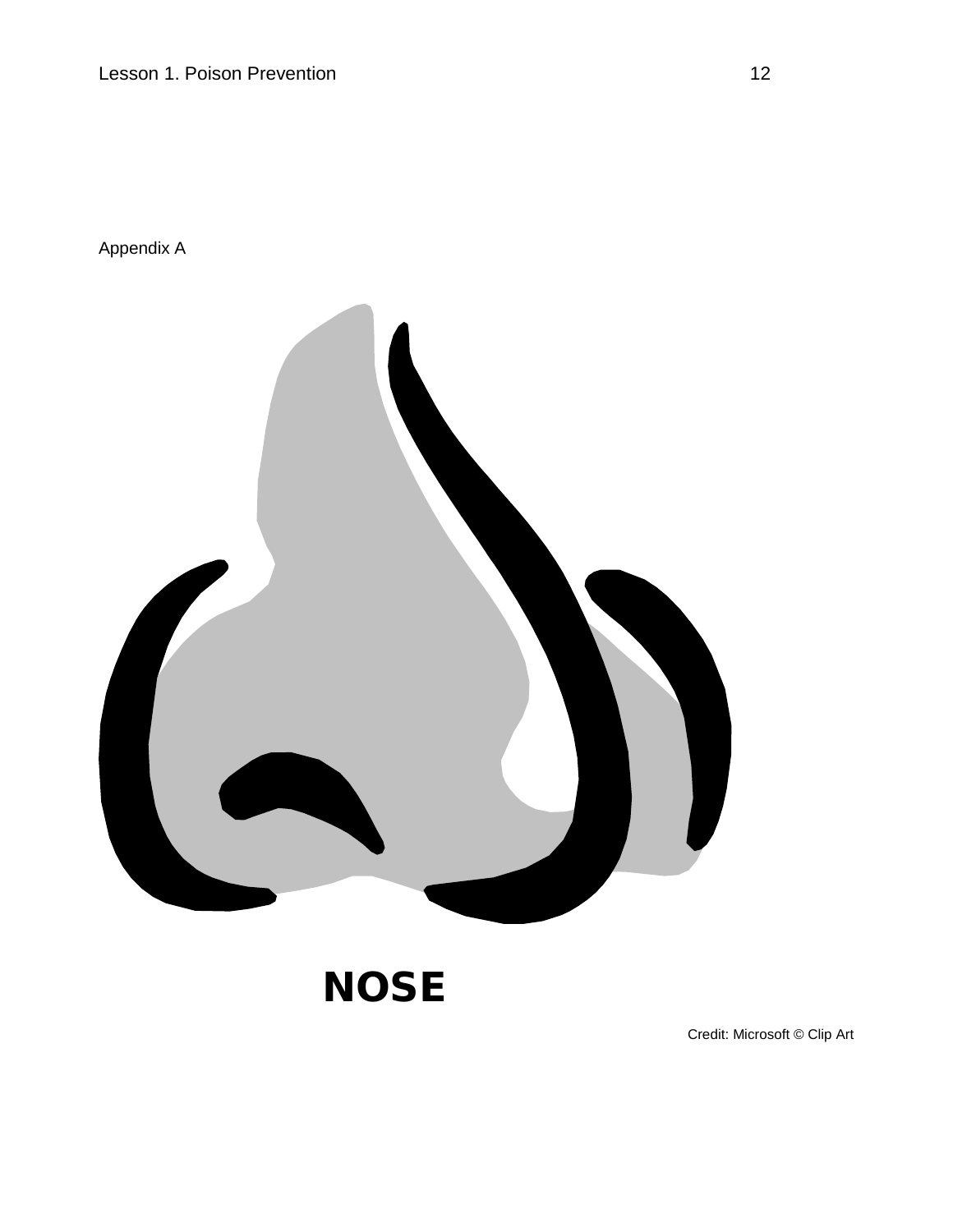

EYES

Credit: Microsoft © Clip Art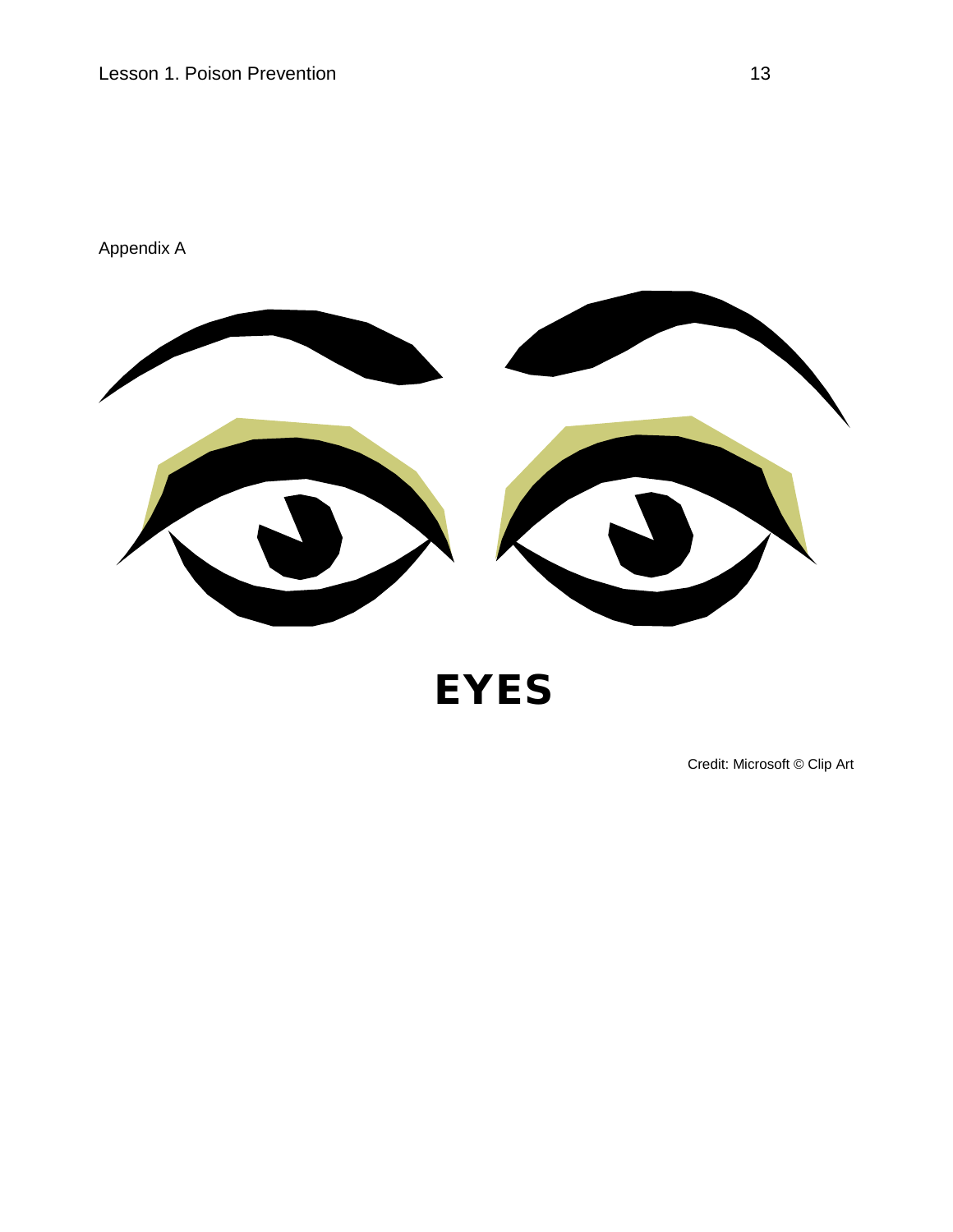Appendix A



# **SKIN**

Credit: CDC graphics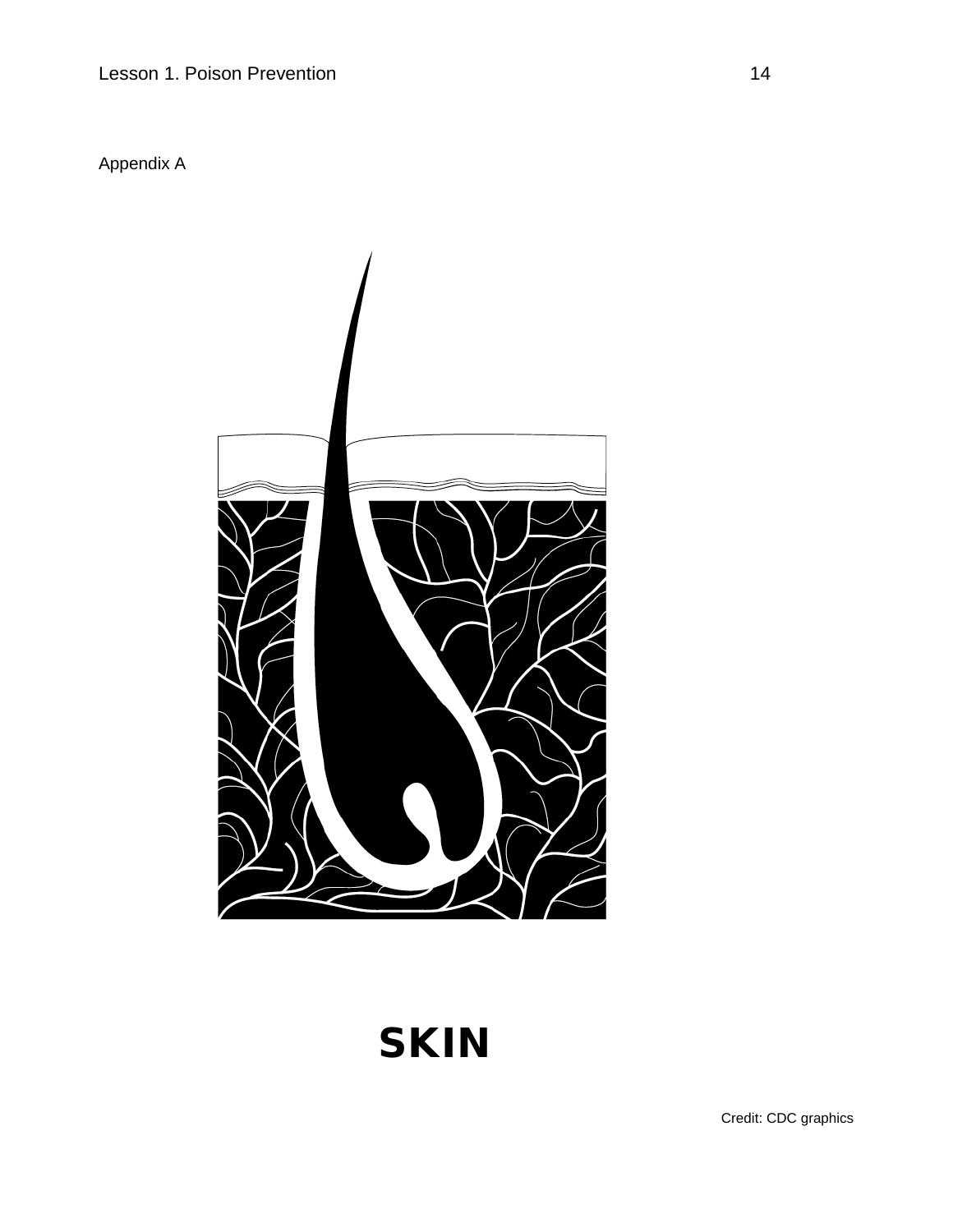#### Appendix B

### Call the Poison Control Center

#### Role-Play Activity

Poison Center (PC) Specialist: Poison Control Center. My name is Richard. How can I help you?

Sally: (very frightened) I'm babysitting a neighbor and he just drank some bleach.

PC Specialist: How old is the child?

Sally: 3

PC Specialist: Do you know how much he weighs?

Sally: His mom left me an information chart. It says 35 pounds.

PC Specialist: When did this happen?

Sally: Just now.

PC Specialist: How is he feeling right now?

Sally: He seems fine, but he keeps spitting.

PC Specialist: Give him a small amount of his favorite drink. What is his name?

Sally: Jimmy Buffet

PC Specialist: What is your name?

Sally: Sally Smith

PC Specialist: I think Jimmy will be fine, but I will call you back in an hour. If he gets sick, call me back immediately. What is the phone number and address where you are?

Sally: 801-123-4567 1234 Rolling Hills Drive, New Town, Utah

PC Specialist: Don't worry, Jimmy will be fine. I will check back within an hour.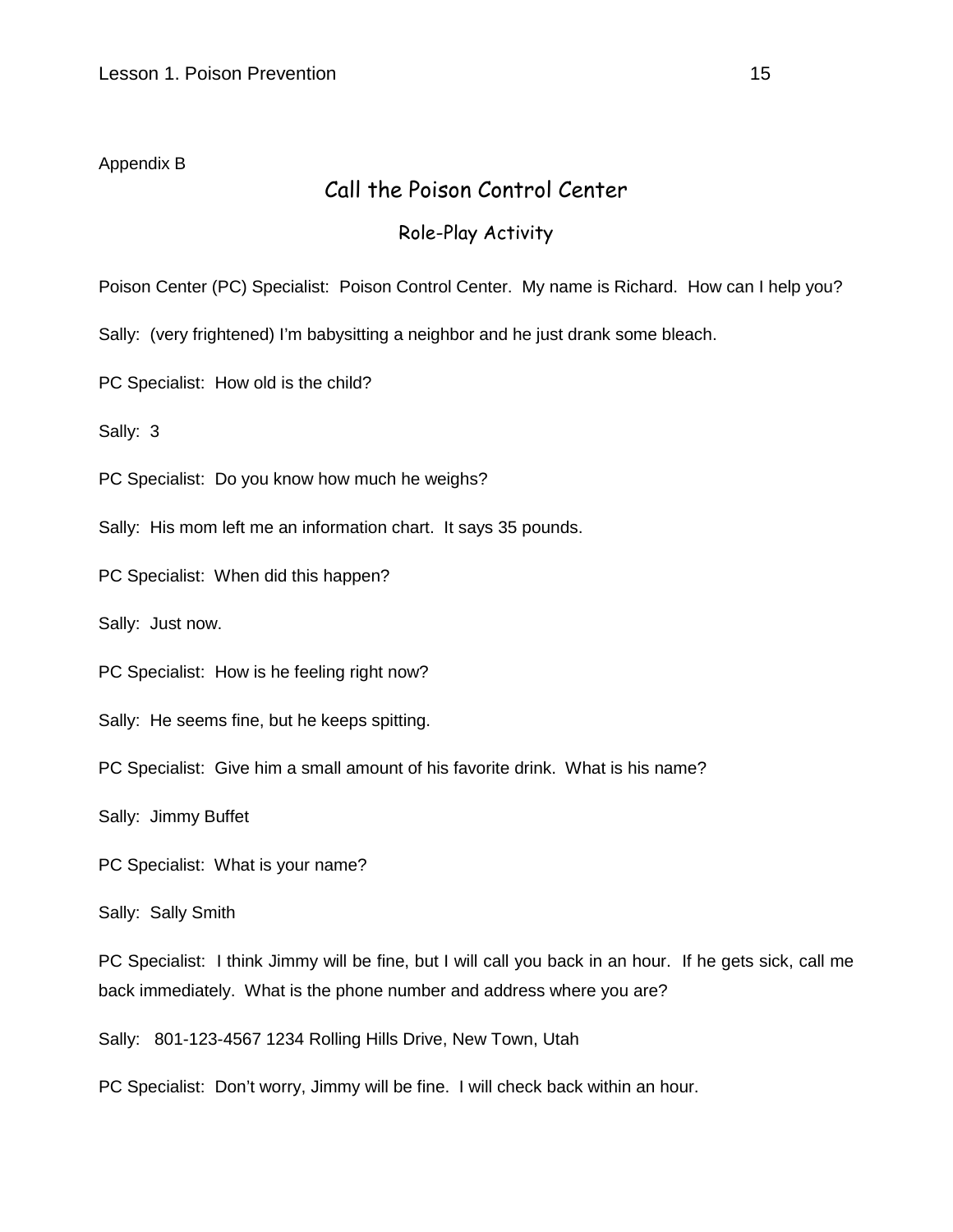Appendix C



**If you suspect a poisoning, call the Poison Center.**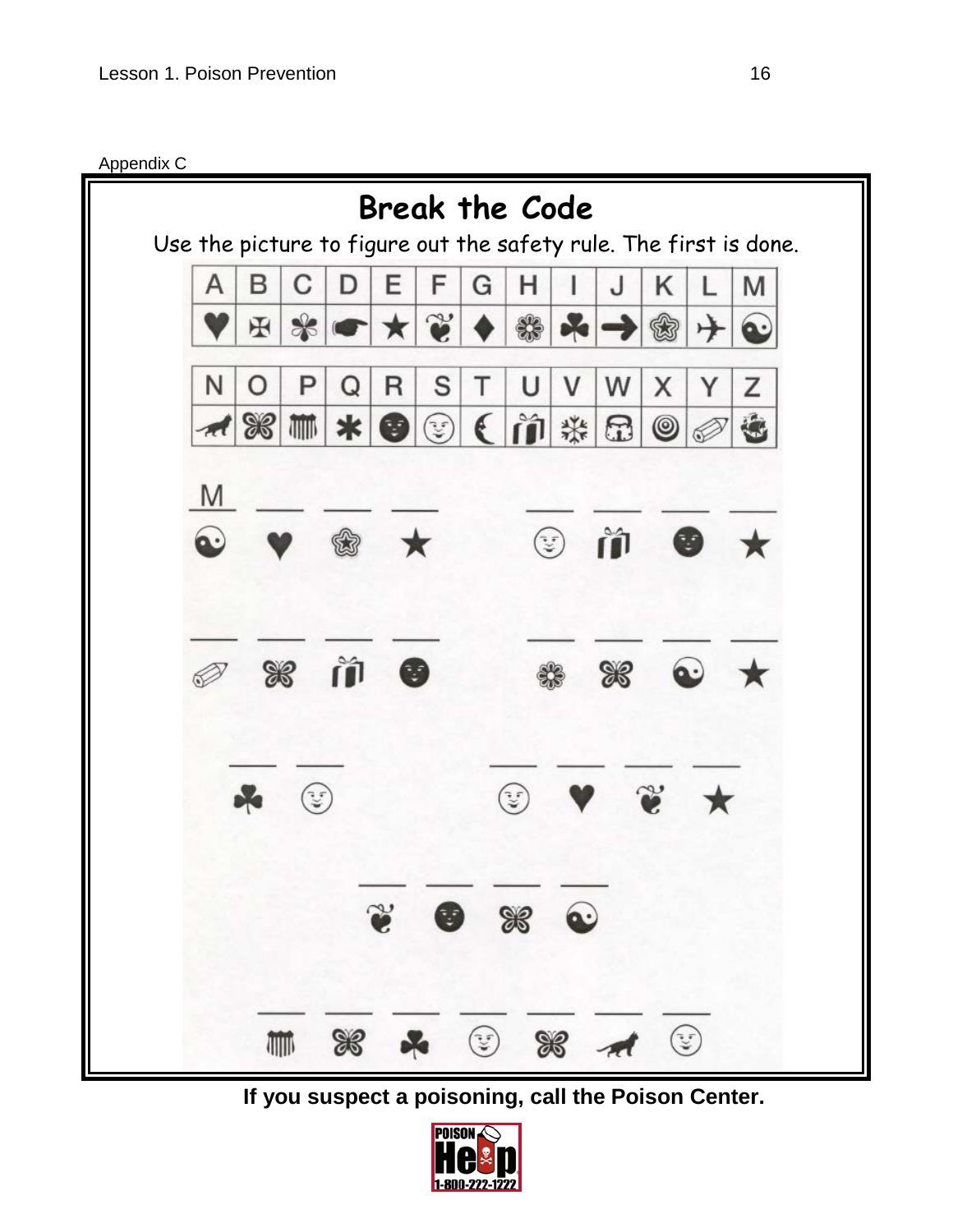Appendix C

# **Break the Code: Answers**

MAKE SURE YOUR HOME IS SAFE FROM POISONS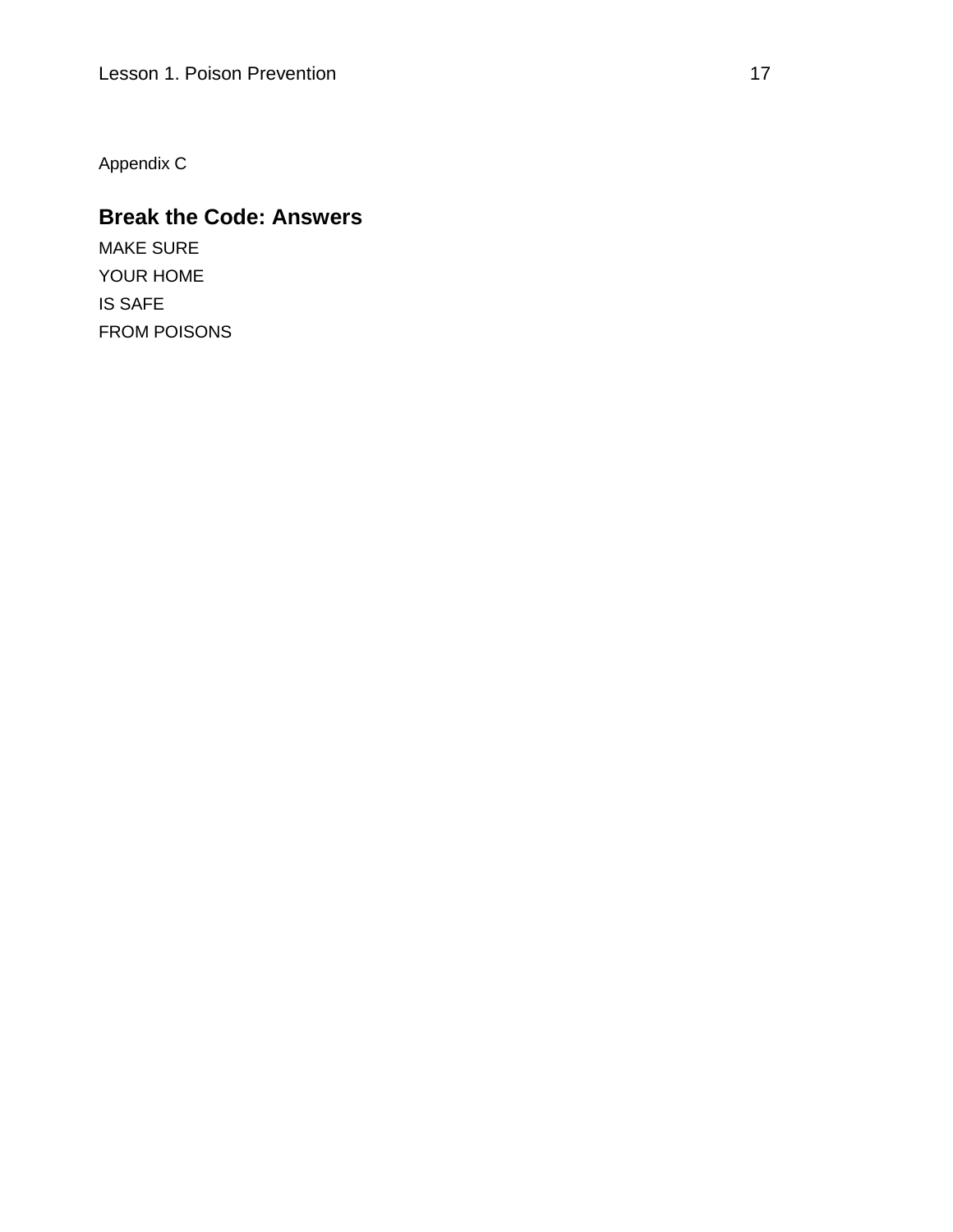



**If you suspect a poisoning, call the Poison Center.**

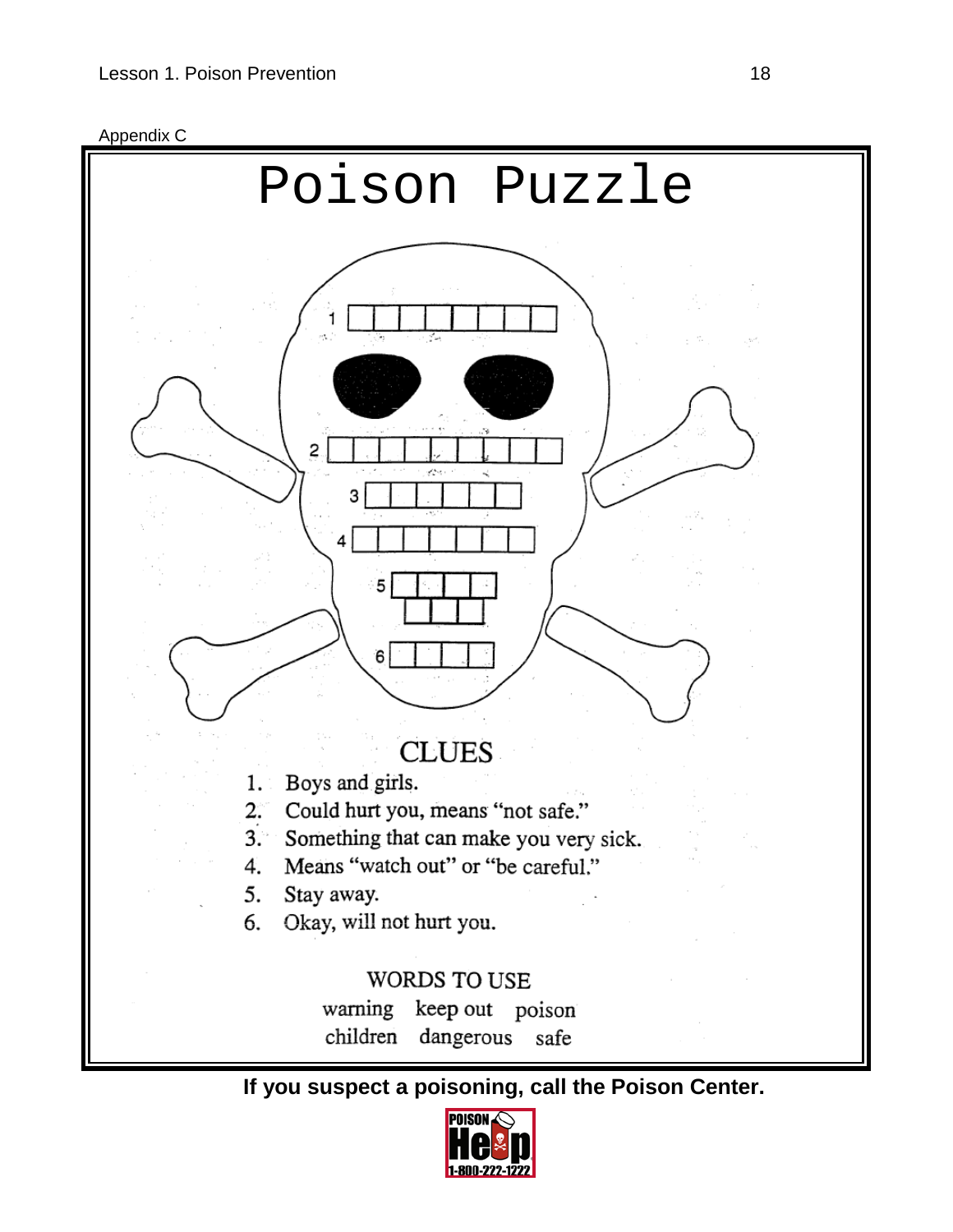Appendix C

## **Poison Puzzle: Answers**

- 1. CHILDREN
- 2. DANGEROUS
- 3. POISON
- 4. WARNING
- 5. KEEP OUT
- 6. SAFE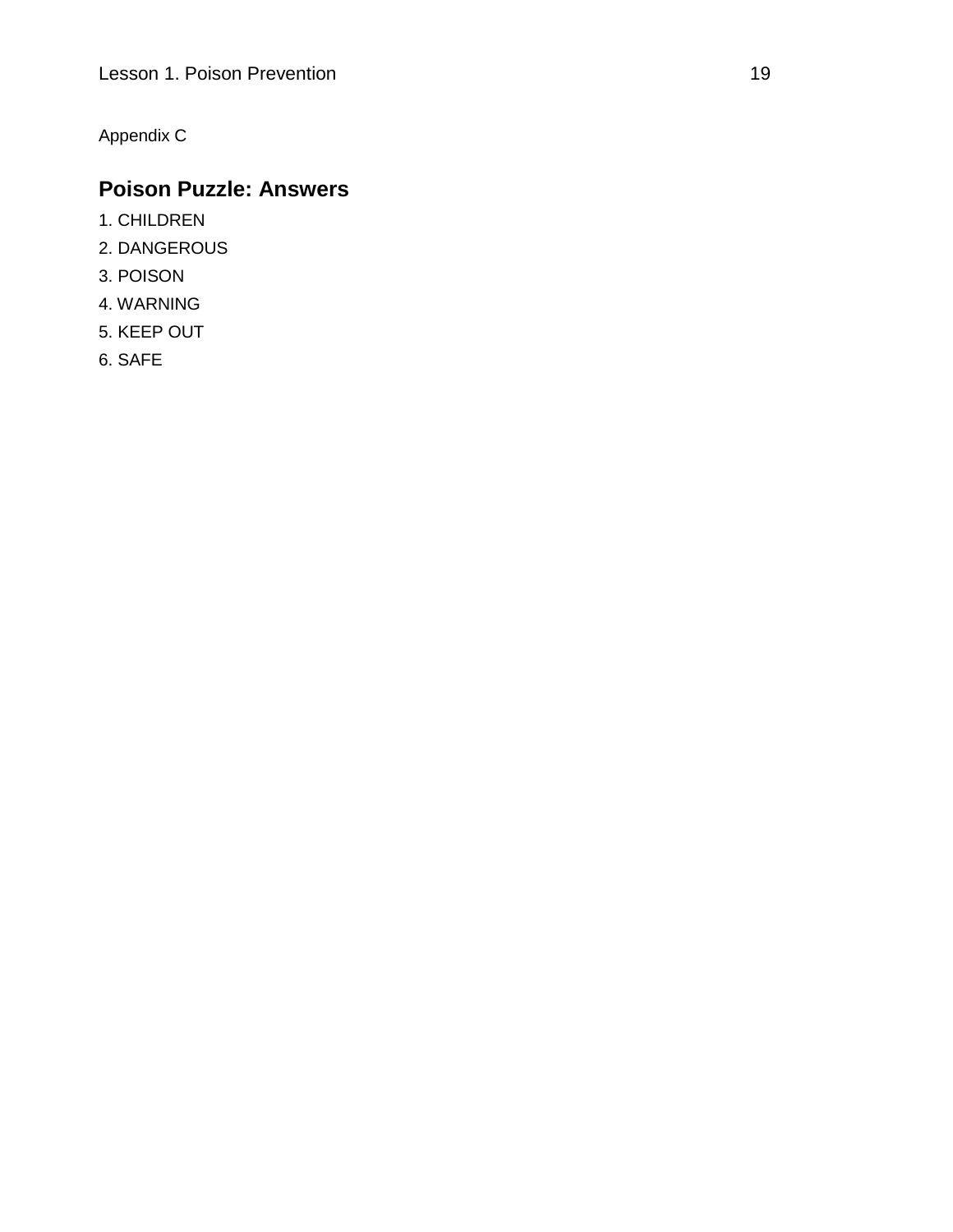

**3. Pick an adult in your family to talk to (your mom, dad, aunt, or grandparent). Give them the brochure to look over. After they have read the brochure, ask them your three questions. Write down their answers. Then teach them something you learned in class today. Write down what you told them.** 

**Example – What is the poison center number?**

**Adult's Answer – 1-800-222-1222**

**What I taught – The number is nationwide.**

**Question # 1**

**Adult's Answer:**

**What I taught:**

**Question #2**

**Adult's Answer:**

**What I taught:** 

**Question #3**

**Adult's Answer:**

**What I taught:**

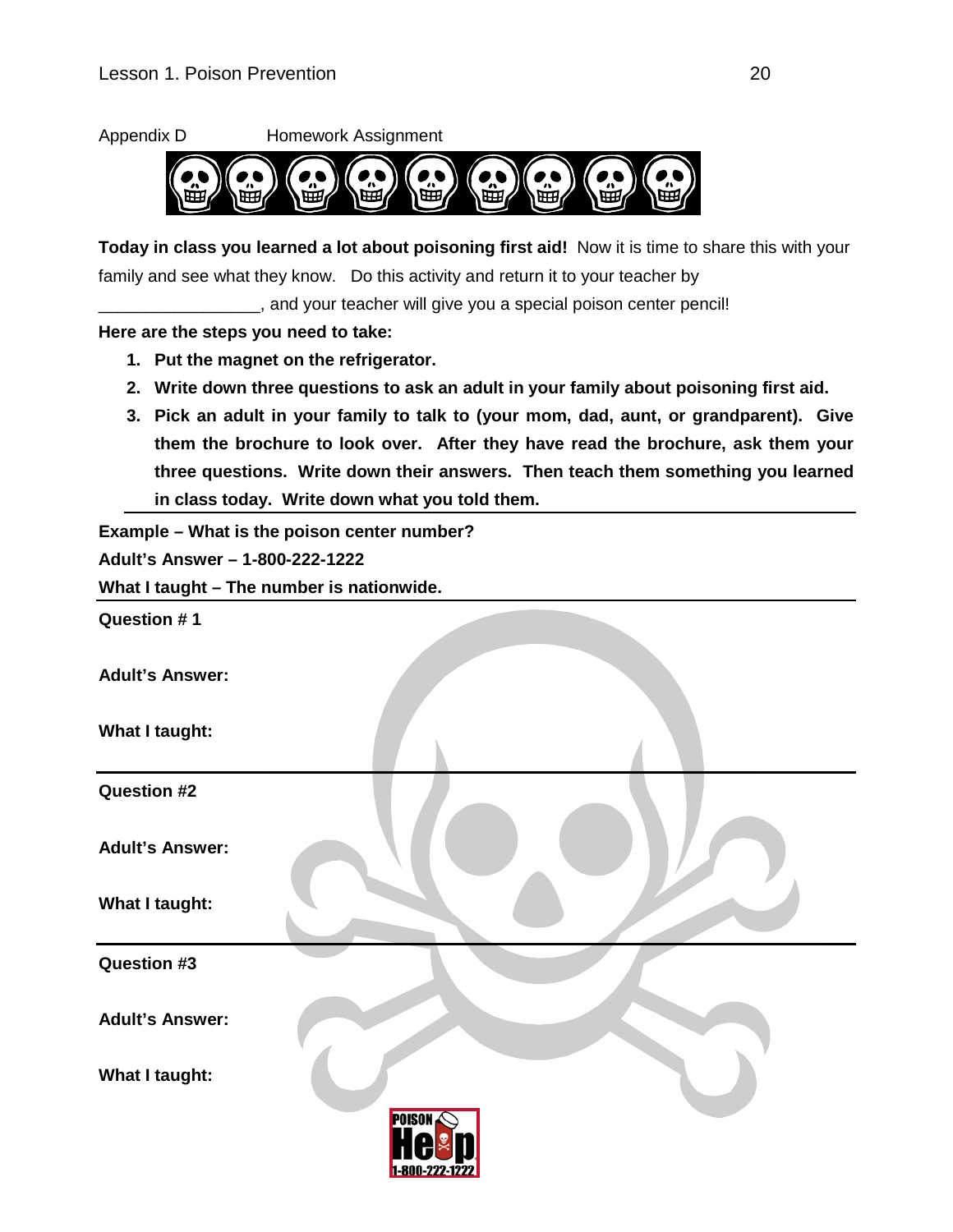#### Appendix D

#### **Homework: Possible Answers**

If someone gets poison in their eye, what should you do first? If someone took too much medicine, what should they do immediately? If someone breathes in a poison, what should they do first? If someone swallows something that is not food or medicine, what should they do first?